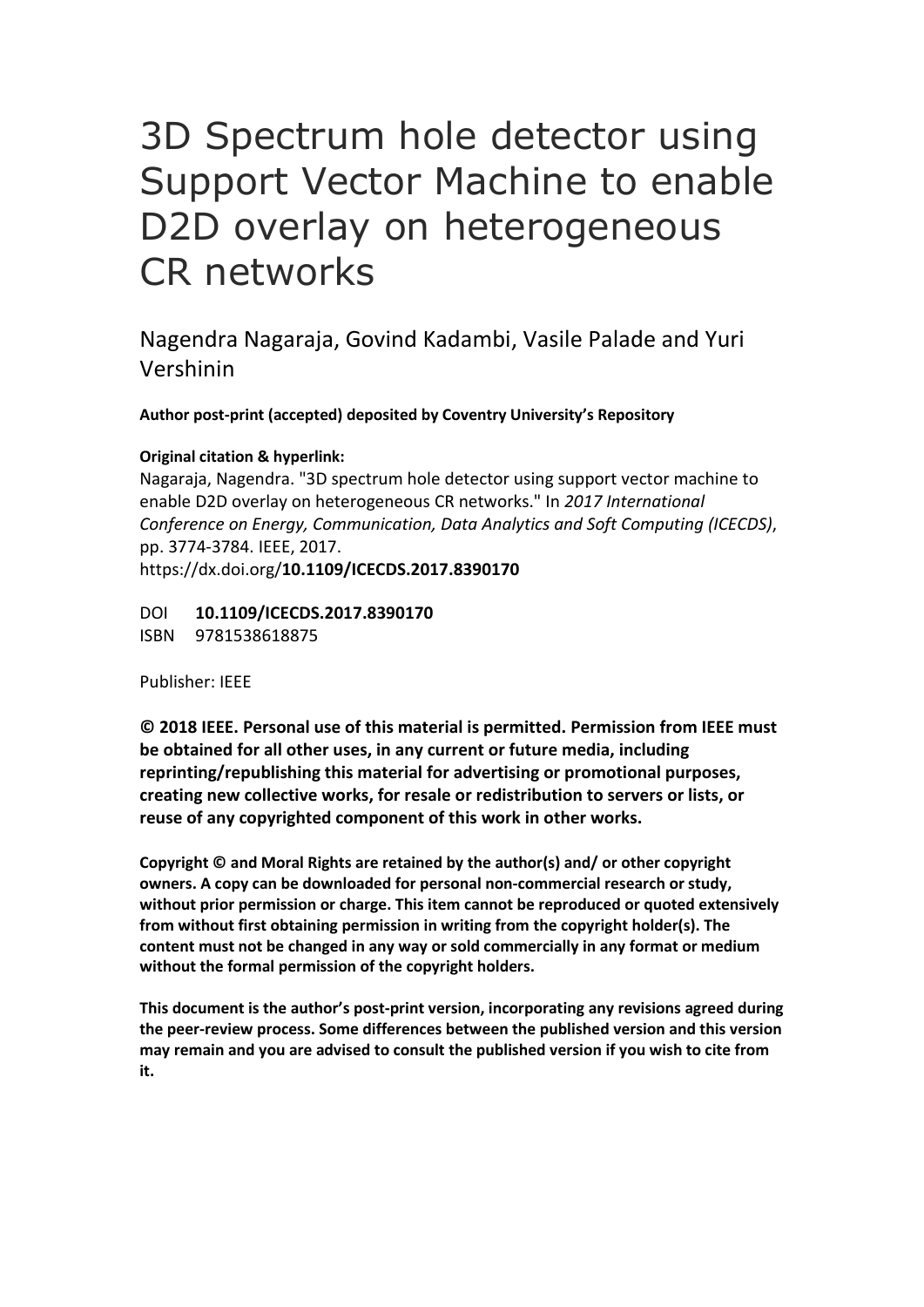## **3D Spectrum hole detector using Support Vector Machine to enable D2D overlay on heterogeneous CR networks**

Nagendra Nagaraja, Govind Kadambi MSRUAS India, Vasile Palade Coventry University UK, Yuri Vershinin Coventry University UK

**Abstract -- This paper presents a novel architecture of a Cognitive Radio (CR) enabled heterogeneous network to obtain maximum spectrum efficiency by minimizing the interference to the Primary User (PU). In a wideband frequency co-operative spectrum sensing, different CR nodes can be assigned to different frequency bands to detect the spectrum hole. Spectrum hole is a 3 dimensional concept, where space, time and frequency are involved. By estimating the probable distance, time and frequency of primary user and applying transmit power control to the CR node, we can maximize the spectrum efficiency. Since in D2D (Device to Device) communication, the distance of communication is shorter and the propagation delays can be estimated, we can perform very accurate transmit power control. Using a 3 dimensional spectrum detector to detect spectrum holes in space, time and frequency will yield higher spectrum efficiency because it enhances the degrees of freedom from 1 to 3 and, hence, provides flexibility to use resources with lowest probability of interference.**

*Index Terms***— Cognitive Radio, Co-operative spectrum sensing, Regression, Heterogeneous network, EDBRA (Estimated Distance Based Resource Allocation), EDBPC (Estimated Distance based Power control), WCSS (Wideband co-operative spectrum sensing), 3-D spectrum detector, Macro spectrum hole detector, Support Vector Machine (SVM), 3D RBF (Radial Basis Function)**

#### I. INTRODUCTION

HIS paper puts forward a novel architecture and THIS paper puts forward a novel architecture and implementation of CR based heterogeneous networks. Spatial resource exploitation has given way to a number of ground breaking wireless architectures, like cell based mobile communication using frequency reuse. Similarly, a novel way of using time, frequency and codes has provided various 2G technologies. Further exploiting the orthogonal property of code and frequency has given rise to 3G and 4G networks. Cognitive Radio technologies are expected to be very agile in structure and resource usage. Interference is the key concern in the cognitive radio based networks. If network is heterogeneous (which means many types of air interfaces and networks trying to access the same radio resources), then demand type for resources is also heterogeneous. This requires very nimble resource allocation. Agility of resources also requires robust margin for error. Distance vector based association of sensing frequency and CR communication resources (time, space, and frequency) would provide this margin of error in cognitive radio systems that can enable practical deployments. However, challenge exists at infrastructure and devices interface, where infrastructure must provision the D2D setup based on statistical models in space, time and frequency domains, such that there is almost zero interference probability to the primary user. This paper defines the interfaces between infrastructure and device which acts as both PU on one interface and D2D device on other interface, using controls from the base station of the infrastructure network. This is possible because the infrastructure will be aware of the possible interferences early and more precisely, since infrastructure will be used to setup both D2D as well as primary user networks. Furthermore, this provides practical deployments because it supports the business model of operators, who can discount D2D communication in 700 MHz or cellular band using CR technologies.

#### II. BRIEF SURVEY ON CR ENABLED NETWORKS

There is a substantial progress in Cognitive Radio technology literature in recent times. [1] suggests overlaying the D2D network on 4G networks and limiting interference temperature in order to limit interference to primary user. [2] suggests a way of using distance vector to assign frequency of sensing in co-operative spectrum sensing, and further enhances it to derive a 3D spectrum sensing. [3] narrates the spatial statistics of spectrum usage, however time and frequency part was not explored to the fullest. [4] and [5] suggest a basic definition of the spectrum hole. We use the definition for the spectrum hole suggested in [5].

#### III. SYSTEM MODEL FOR HETEROGENEOUS CR ENABLED **NETWORKS**

The system model used in this research is shown in Figure 1. This figure describes a heterogeneous network with a twolevel CR detection. The D2D communication is overlaid on the infra based network. The spatial parameters come with two ranges, one is the cell range and the other is the CR D2D communication range. The control plane is divided into CR control plane containing the CR control channels, the CR sensing channel and the infrastructure control channels. The data plane of the network is again divided into the CR data channels and the infrastructure data channel. The communication resources are defined for the CR network in terms of distance, time and frequency (d, t, f). Defining the CR communication resource in 3 dimensions provides greater degrees of freedom in order to allow a good spectrum agility for CR communication. Also switching to newer resources can be very granular, when the differential of agility  $(Δd, Δt, Δf)$  is very fine tuned and optimizable as per the CR communication requirement with minimalizing interference to the infrastructure network.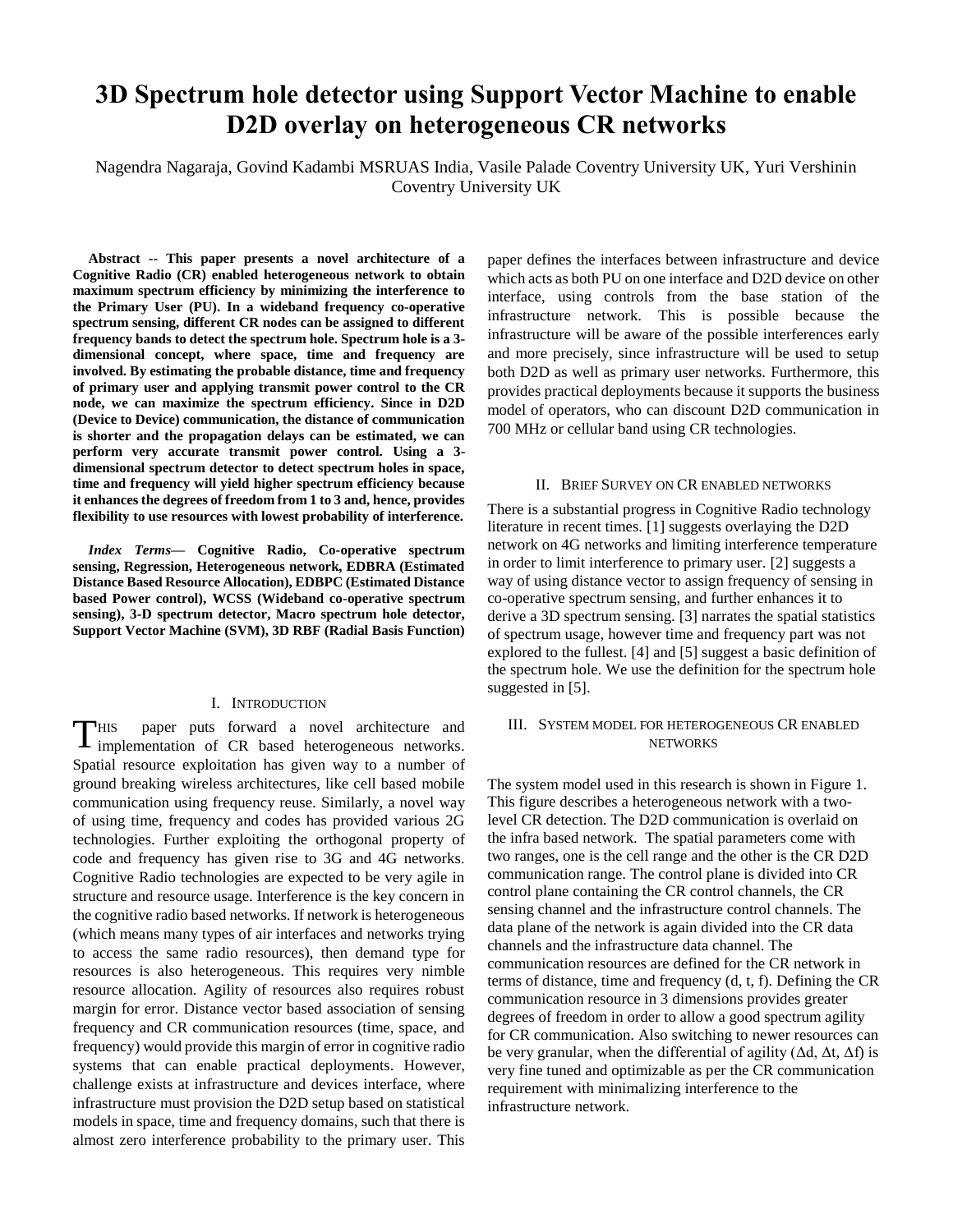



**Figure 1. CR Enabled Heterogeneous Network with D2D overlaid on simple cellular network**

#### IV. SPECTRUM RESOURCE ASSIGNMENT FOR CR USAGE

The spectrum resource is defined with distance, time and frequency (d, t, f,) co-ordinates. It is important to have this view of spectrum resource rather than a simplistic frequency view to obtain maximum efficiency from spectrum agility. The spatial presence of the primary user is estimated by the primary user detection decision regression on pathloss models. Temporal estimation is obtained by the statistical data of PU usage in a location and a frequency band. The frequency of CR communication is determined by the CR requirement as well as the spatial and temporal PU presence estimation. The central resource allocator will have information about different resources available for CR communication. A typical resource map of the CR communication resource is as indicated in Figure 2??? follows:



**Figure 2. Resource map at the Cognitive Radio Resource Allocator**

Where,  $t_i$  is the time slot of the resource availability.  $f_i$  is the frequency band or individual frequency resource that is available.  $d_i$  is the distance from resource allocator. There can be two types of resources in this heterogeneous network:

- 1.  $R_{is}(d_i, t_i, f_i)$  used by cognitive radio to use infrastructure based network through the base station
- 2.  $R_{d2d}(d_d, t_d, f_d)$  used by cognitive radio for device to device (or P2P) communication without relying on the infrastructure for data channel, but setup or control is provided by the infrastructure initially.

The very nature of classification of the resource types describes the heterogeneity in the network topology. [1] describes the D2D overlay on a cellular network. But it is still more of two network architectures and does not act as a single heterogeneous network with a central resource allocator. Single heterogeneous networks will have more appeal to infra service providers to enable free CR based D2D communication and charge for base station to device communication in case multihop communication is required. This makes the proposed CR enabled heterogeneous network architecture to be practically implementable and acceptable to service providers, rather than two-network architectures, where the network service provider is in constant conflict with CR interference possibilities. Also, same device being PU for device to base station communication and CR for D2D communication is an appealing application of cognitive radio.

#### V. 3D SPECTRUM HOLE DETECTION ALGORITHM

Prior art shows many ways of detection of frequency occupancy of the Primary User (PU). In this research, strategy is to find the spectrum holes in terms of the distance, time, and frequency (d, t, f) using networked infrastructure and use them for cognitive radio usage for D2D communication as well as protecting PU from any CR interference. Spectrum hole is estimated by deploying spectrum hole detectors across, space, time and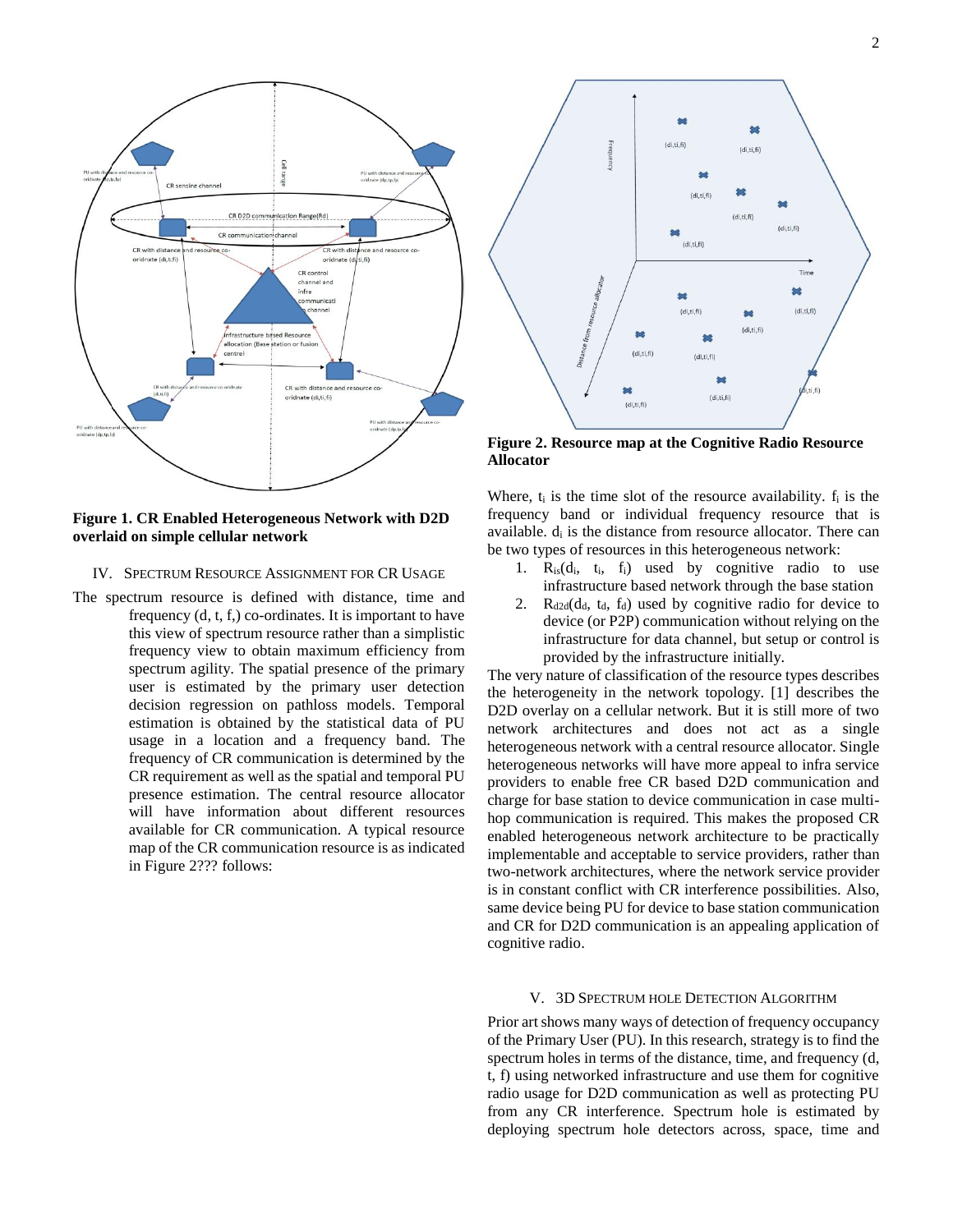frequencies. The time factor can be statistically estimated and we can assign the probability of occupancy through the expected usage model. The spatial spectrum hole detection and power control are derived from EDBRA (Estimated Distance Based Resource Allocation) and EDBPC (Estimated Distance based Power control). Frequency spectrum hole detection is performed by obtaining the frequency bands which has no PU occupancy.

The frequency band is divided into lower frequency bands and higher frequency bands to form WCSS (Wideband co-operative spectrum sensing). Different sensing frequencies are allocated according to distance from base station, the devices to detect high frequency spectrum are allocated at the longest distance from base station and devices to detect lower frequency are allocated nearer to base station. With these temporal, spatial and frequency spectrum hole detection combined and along with D2D power control, the overall chance of obtaining the spectrum for CR D2D communication increases and the probability of interference to PU usage decreases.



**Figure 3. 3D Spectrum Hole Detector**

Further, each of these detectors can be classified into dynamic and macro detectors. The dynamic detectors are used to detect the spectrum hole in space, time and frequency as they occur. Macro detectors are used to obtain a large scale spectrum hole depending on the network macros like area of spectrum idle, time of spectrum idle and a frequency of spectrum which is idle for long duration of time and in an area. The dynamic detectors are within D2D module or D2D chip of the mobile device and macro detectors are typically a network element within the infrastructure based network. Macro detectors are information processing elements which extract network statistics and identify spectrum holes with high probability.

A typical communication module architecture of the D2D chip is given as given in Figure 4. In addition to usual receive and transmit chains, the communication module contains spectrum sensors. A spectrum sensor can be energy based or more advanced cyclostationary based.



**Figure 4. D2D communication module in the D2D integrated circuit**



**Figure 5, Typical wide area heterogeneous network with two level of 3D spectrum hole detection, with macro spectrum hole detection using a network element and dynamic spectrum hole detection using the D2D spectrum hole detector module**

#### *A. Dual layer of spectrum hole detection in 3 dimensions*

The generic setup for 5he 2-level spectrum hole detection using macro and dynamic spectrum hole detection is given in Figure 5. The same model is applied in all 3 domains of 3D spectrum hole detector. A Support Vector Machine (SVM) with 3D RBF kernels is used to estimate the spectrum holes.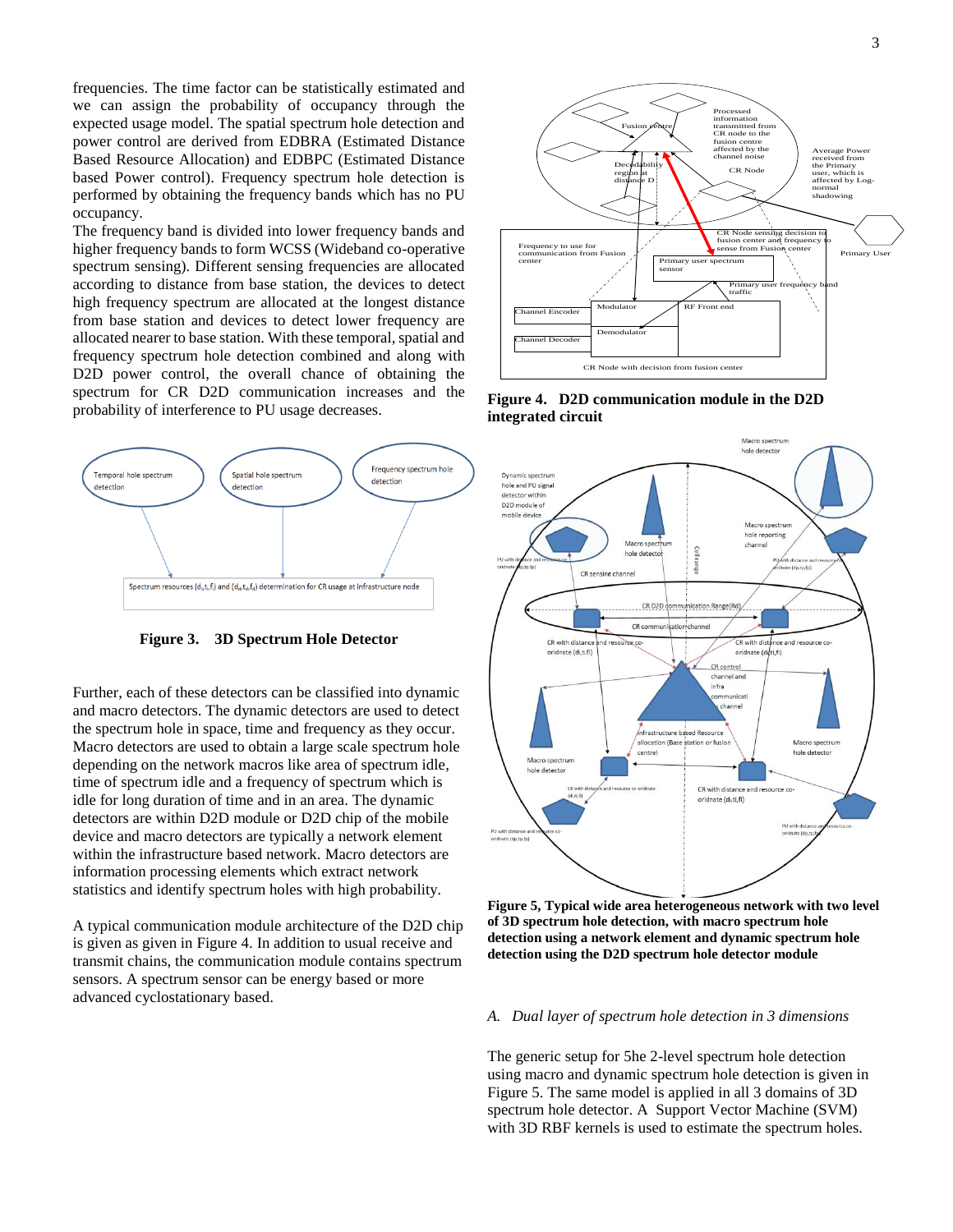3D RBF is used to transform the data samples collected from space, time and frequency and convert it to the feature space.

Macro statistical model can be based on decision taken by the D2D spectrum hole detector and transmitted to the network element with  $R_{d2d}$  (d<sub>i</sub>, t<sub>i</sub>, f<sub>i</sub>) indexing. Each of this detected holes in the 3 dimensions are stored in the database. By mining the database, we can retrieve few of these resource chunks with high probability. Apart from this, the specific model pertaining to space, time and frequency can be deployed, which provides D2D resource map with high probability. So basically, we can define a macro statistical model based on training of decision from the D2D spectrum detector or based on the domain specific models such as HMM (for time), Semivariogram (Space) and regression on path loss model (distance and hence Frequency).

Each statistical model is described in detail and the probability of false alarm and missed detection is arrived are based on the statistical nature of these models considering the effect of feedback from D2D dynamic hole detection and primary user detection.

| Resource        | Expected                                          | Probabilities of            |
|-----------------|---------------------------------------------------|-----------------------------|
| name            | operating                                         | primary user                |
| Rd(d,t,f)       | range of CR                                       | usage within                |
|                 | D2D device,                                       | the band(P <sub>pri</sub> ) |
|                 | $\Delta$ Rd ( $\Delta$ d, $\Delta$ t, $\Delta$ f) |                             |
| Rd1             | $\Delta$ Rd $1^3$                                 | $P_{pri}1$                  |
| Rd <sub>2</sub> | $\Delta$ Rd2 <sup>3</sup>                         | $P_{pri}$ 2                 |
| Rd3             | $\Delta$ Rd3 <sup>3</sup>                         | P <sub>pri</sub> 3          |
|                 |                                                   |                             |
|                 |                                                   |                             |
|                 |                                                   |                             |
| Rdn             | $\Delta$ Rdn <sup>3</sup>                         | $P_{\text{pri}}$ n          |

|  | Table 1. Output of dual layer 3D spectrum detector |
|--|----------------------------------------------------|
|--|----------------------------------------------------|

The output of the spectrum detector is given in the Table 1. Output contains Resource co-ordinates in terms of Rd, resource range in-terms of  $\Delta \text{Rd}^3$  and probability of primary user occupying the Resource Rd in terms of range  $\Delta$ Rd<sup>3</sup>. We can have a mean value of probability if  $\Delta \text{Rd}^3$  is small or the distribution of probability if  $ΔRd<sup>3</sup>$  is large. For a CR device being used for D2D communication, we can use mean value of the probability rather than the probability distribution across the spear of range.



#### **Figure 6. Example 3D Spectrum Hole with defined probability of PU usage within the range of operation of D2D device in terms of distance, frequency and time.**

The range of operation of the D2D device  $\Delta$ Rd ( $\Delta$ d,  $\Delta$ t,  $\Delta$ f) is estimated using know transmit power of primary user and estimated required transmit power of secondary user. The estimated range is assigned to be outside no-talk zone of infrastructure network. In [5], no-talk is chalked, depending on the primary user knowledge. This is over simplification of problem with elimination of most important function of network management. We can flip the problem to find out resource which are outside no-talk zone currently and just use it. This can be possible if we maintain the hashes of resources in one coordinate with mapping to other two co-ordinates. For example, we can search resources at current location or duration of time or in a frequency band. Once this scanning is done, Resource can be scheduled for usage by D2D device. The algorithm for the resource allocation by base station for D2D request is as follows:

We define the mapping

 $\Phi$  () :( $\Delta d$ ,  $\Delta t$ ,  $\Delta f$ )  $\rightarrow$  H, where H is a feature space. As we can see, there is a 3 dimensional data space, ∆d is the distance vector and (∆t, ∆f) denotes time and frequency bands at which the spectrum is not used by the primary user.

We can choose  $\Phi$  () as a 3D RBF Kernel. Applying this,



#### **Figure 7. Generic spectrum hole detection in all 3 domains (Space, Time and Frequency) using SVM.**

We use simple RBF kernels for the 3 dimensions,

 $\phi(X) = \exp(-\gamma |x - \hat{x}|^2)$  $(1)$ Where  $\gamma$  is a non-zero constant. In (1), We apply these in time, space and frequency. We combine the prediction results from SVM in these dimensions to obtain the resource map for D2D. The generator for each data is 3 dimensional, for each  $(x, y, z)$ in space we will have corresponding (∆d, ∆t, ∆f). Thus, by applying directly on ∆d, ∆t, ∆f, we reduce our analysis from 3 dimensions to 1-dimension data. Since, space, time and frequency resource availability are independent of each other,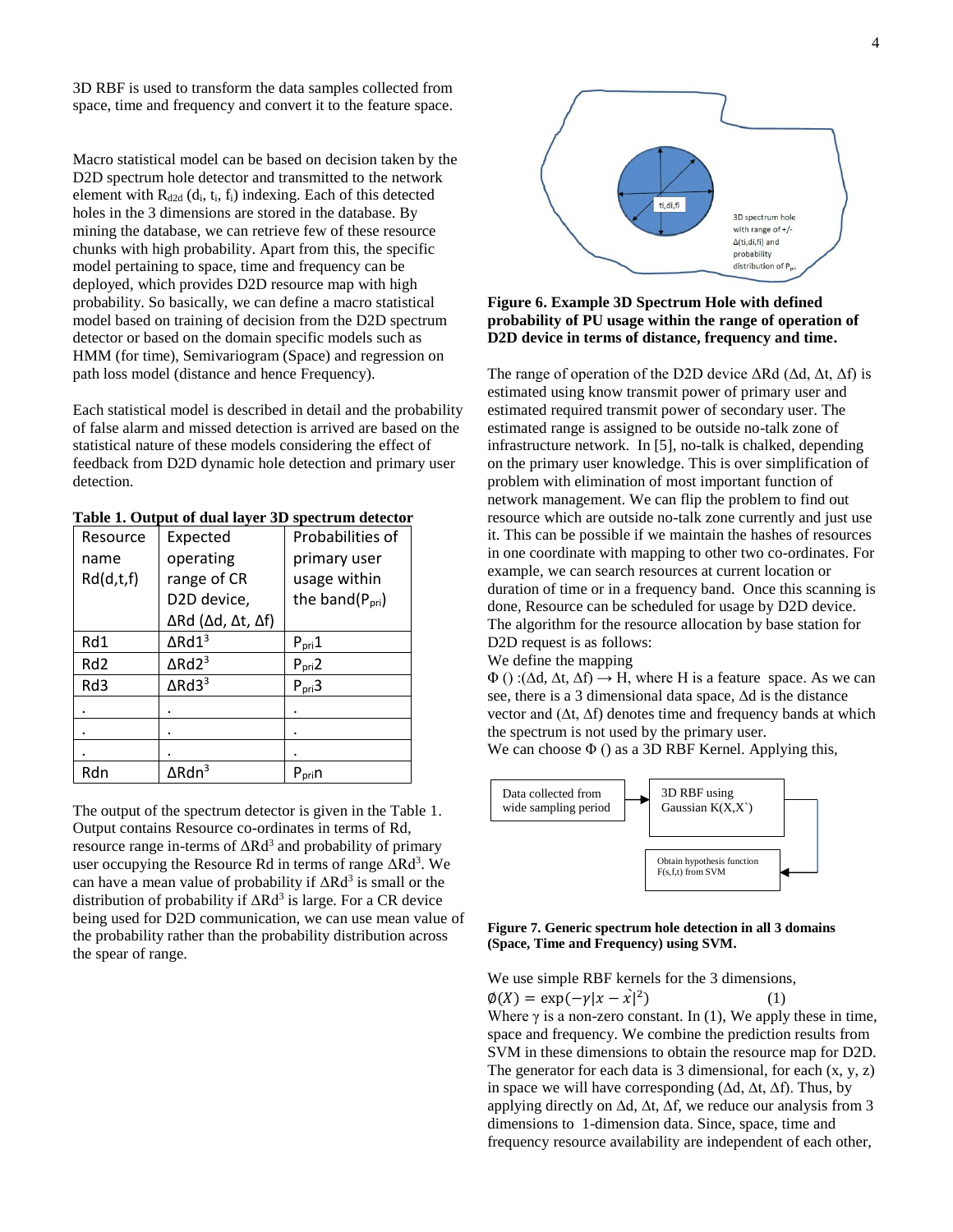this analysis method is valid. Furthermore, SVM provides the probability for each expected hypothesis in each domain. So, for a given sphere of radius ∆d, we have probability triplets  $(P_d, Pt, P_f)$ . So, the problem of increasing throughput (spectral efficiency of combined network) and minimizing d2d interference to primary user, will be maximizing these probability triplets  $(P_d, P_t, P_f)$ .

When we apply a 3D RBF kernel, we try to identify a 3D vector which provides the resource map described earlier. The algorithm for identifying the primary user is as follows:



**Figure 8. Data collection and macro hypothesis detection using SVM in actual D2D overlaid on the heterogeneous network**

The macro hypothesis obtained is a function in the 3D macro detector over (∆d, ∆t, ∆f), which can be written as f (∆d, ∆t, ∆f). Hypothesis can change in space, frequency band and time. But assumption is that it will stationary enough to exploit the hypothesis, which are given by  $\Delta$  over each dimension.

However, for simulation, we model micro detection separately for time, space and frequency using Hidden Markov Model (for time), Semivariogram (space) and Gaussian (for frequency). These three source generators are combined to form a vector of (∆d, ∆t, ∆f) in Python simulation setup. With these 3 separate sources, the spectrum usage can be accurately modeled.



**Figure 9. Simulation setup for SVM based macro hypothesis for spectrum usage.**



**distribution in all 3 dimensions.**

Considering the random distribution of vacant space, time and frequency resources, The distribution is as in Figure-10. But however as measured in real scenario of wireless spectrum utilization, we find that spectrum holes are distributed across time, frequency and space as close to HMM, Gaussian and semivariogram as given in [2] and [3]. So, we train the 3D SVMs according to these distributions, individually and apply models in 3D detection to get cumulative detection.

Data generation for the simulation is obtained from 3 sources, time, frequency and distance vector. For time based spectrum hole, we use Hidden Markov Model (HMM) based duty cycling. For distance/space vector we use Semivariogram as indicated in [5] and for frequency we use Simple Gaussian across the space. Overall setup for simulation is as in Figure 11.



**Figure 11. Python based simulation setup for obtaining highly probable hypothesis for 3D spectrum hole detection.**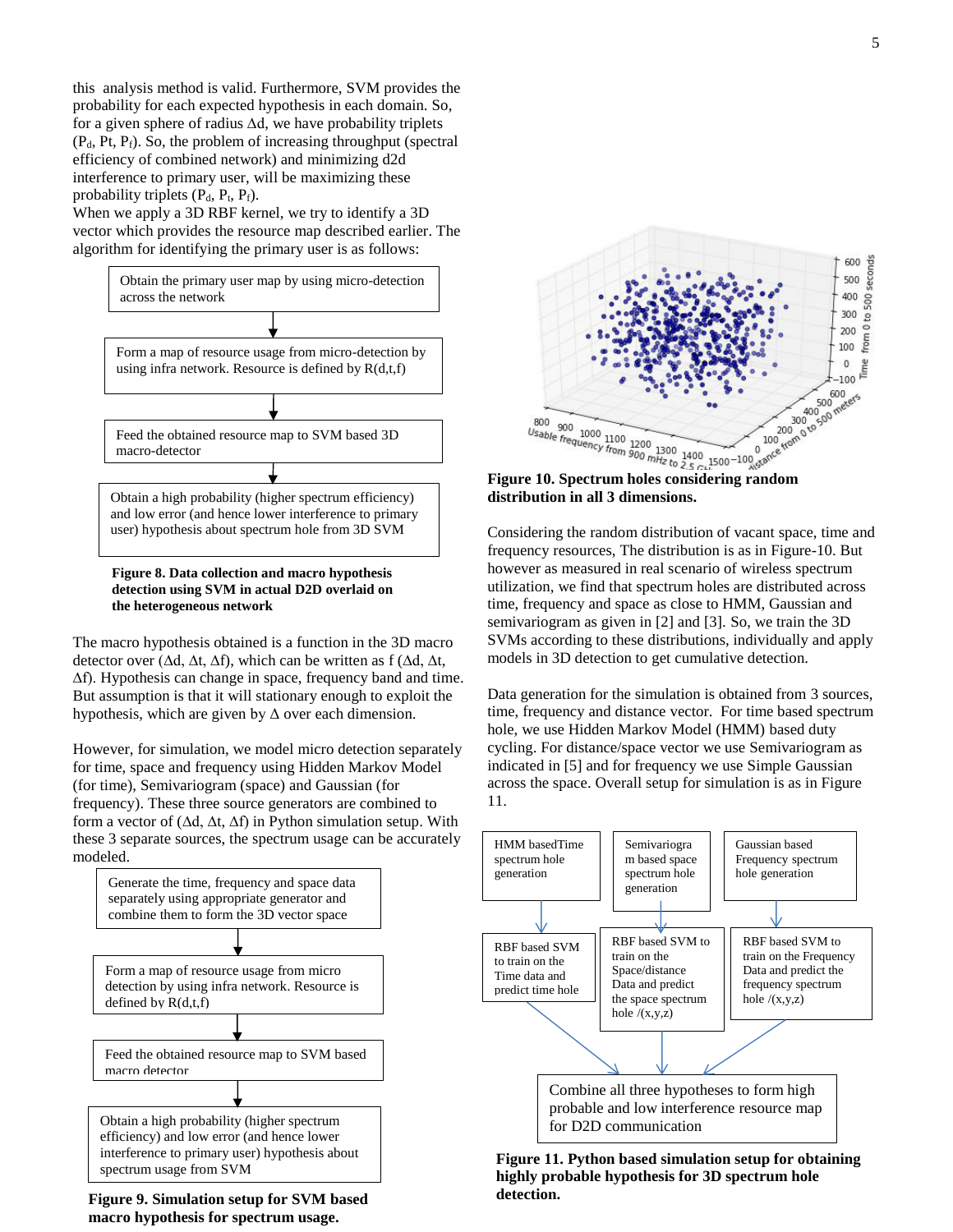#### *B. Temporal spectrum hole detection*

#### *1) Macro temporal spectrum hole detection*

In real deployment, temporal spectrum hole sample is obtained using big data server located in NMS. No distribution is assumed. Distributed temporal spectrum sensors provide their inputs to NMS. This is combined at NMS using majority rule and forms temporal resource map, across space and frequency band.

As denoted in [3], we can use Hidden Markov Model to model the duty cycle of the spectrum occupancy. For lack of field data, we model time duty cycle using first order HMM.



**Figure 12. Time based spectrum hole (red -> occupied, blue -> empty)**

#### *C. Spatial spectrum hole detection*

#### *1) Macro spatial spectrum hole detection*

In real deployment setup, spatial spectrum hole information is obtained using distributed spectrum sensors, which would send the spatial hole information to NMS, through cooperative spectrum sensing.

For simulation, we use semivariogram model to simulate spectrum hole generation. Semivariogram is defined by the function in (2):

$$
\acute{\gamma} = \frac{1}{2N(h)} \sum_{N(h)} (Z_i - Z_j)^2
$$
\n(2)

h is the assumed distance of separation;  $Z_i$  and  $Z_j$  are two points in the space and  $N(h)$  is number of points separating  $Z_i$  and  $Z_i$ .



**Figure 13 . Distribution of holes in space, when considering semivariogram distribution**

It is widely known that there are huge geographical regions where spectrum utilization is very low among some frequency at some time, as well as most of the frequencies and most of the time. In [3] various semivariogram based correlation models are introduced. Many empirical results are derived for UMTS, WLAN and DVB-T wireless networks. These results can be applied to find out point where correlation becomes zero. This also marks "Spatial spectrum hole" for a frequency band. In this research, we use this detection technique to sweep space with frequency band of interest and check for zero correlation to flag spatial spectrum hole. Detection of the spatial Macro spectrum hole must be done with Macro spectrum hole detector, which is a part of networked infrastructure.

#### *D. Frequency spectrum hole detection*

*1) Macro Frequency spectrum hole detection based on idle frequency*

Frequency distribution is assumed to be Gaussian as given in [3] as given below



**Figure 14. Frequency holes distribution assuming mean as 500 MHz and variation of 5 MHz**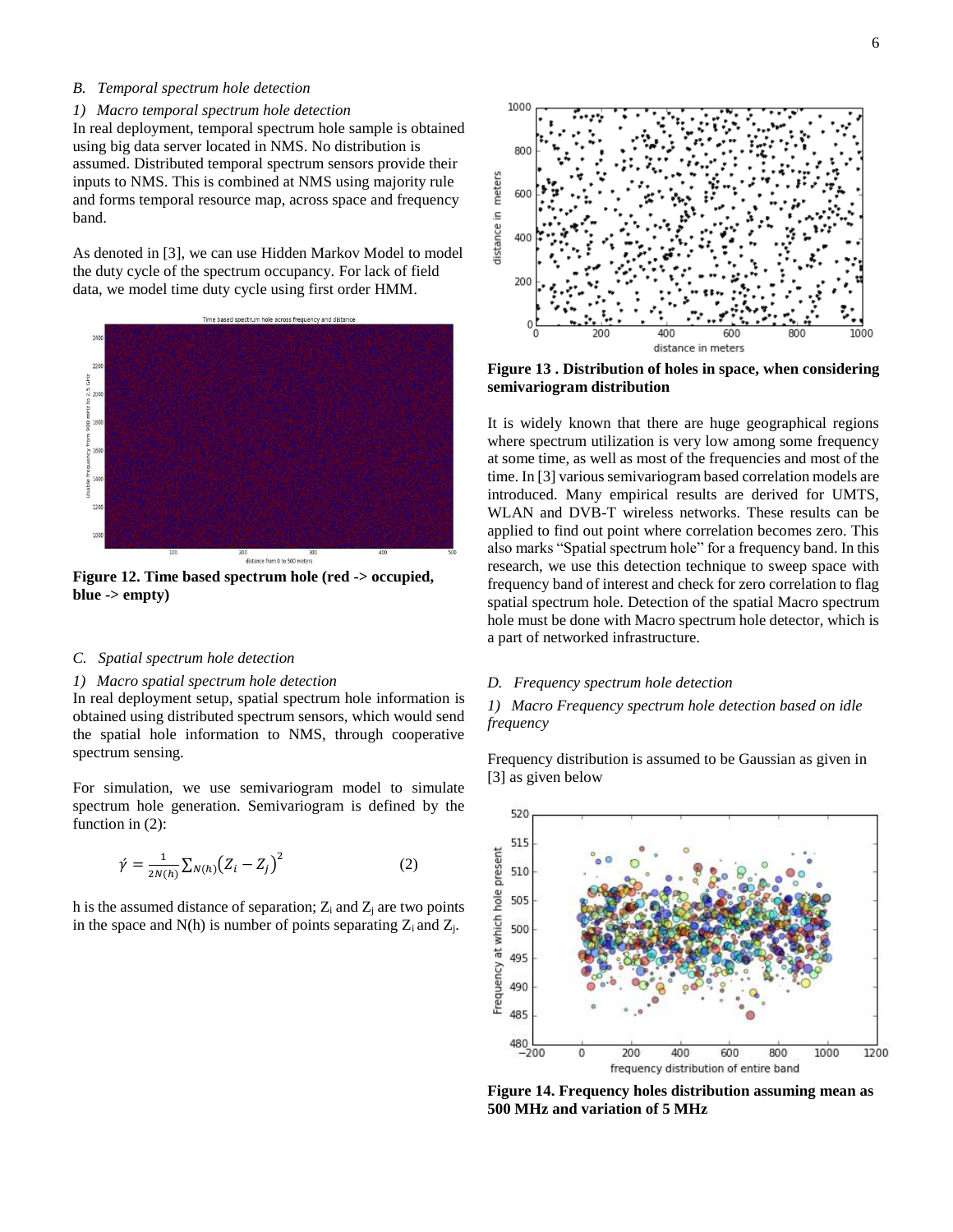Assume Gaussian distribution and with mean of 500 MHz and variation of 5 MHz Typical vacant spectrum with random bandwidth is shown in Figure-13.

So, with this simulation setup we train 3D SVM spectrum detector.

#### VI. ERROR IN DETECTING THE SPECTRUM HOLE USING 3D **DETECTOR**

Total error in detecting spectrum hole is union bound of errors in detection in all 3 domains. As analyzed in [17], the SVM error has two parts, sampling error and regularization error. As also indicated by [18], the SVM error is given by generalization error. [18] goes into details of SVM error in terms of loss function and Risk associated with loss function. [18] also suggests using relative loss function w.r.t target function *f*. The error in misclassification of spectrum hole is misclassification error of SVM classifier after training. If X is the input data and Y is the classifier output, we get misclassification error from SVM defined in (3):

$$
e(s) = P[s(X) \neq Y]
$$
(3)  
Where s(x) is given by as in [18]:  

$$
s(x) = 2X1\{P(Y = 1|X = x) > \frac{1}{2}\} - 1
$$
(4)

Where  $s(x)$  in (4) is misclassification error minimizer. However, for simulations, we use *python* package *sklearn and accuracy* function to obtain estimate error rate (error rate = 1 – accuracy). For different parameters of gaussian, semivariogram and HMM duty cycle, we insert confusion matrix to obtain error bounds of the SVM classifiers. Since we are dealing with binary classification problem of detecting the spectrum hole, we can use confusion matrix to obtain, true position  $(t_p)$ , false positive  $(f_p)$ , true negative  $(t_n)$ , false negative  $(f_n)$  using confusion matrix we obtained. After many trails, we obtain average values of these measures.

For each svm classifier we can define following equations (5) and (6):

Probability of missed detection,  $P_m = \frac{fn}{n+1}$  $tn+fn$ (5)

Probability of false alarm,  $P_f = \frac{fp}{4\pi\epsilon_0}$  $tp + fp$ (6)

Assuming the total system probabilities are union bound of 3D detectors, which are independent of each other. We obtain the overall detection probabilities as:

System level missed detection probability is given by (7):

$$
P_{msys} = 1 - (1 - P_{md}) (1 - P_{mt}) (1 - P_{mf})
$$
 (7)

Where, Pmd: Probability of missed detection in space P<sub>mt</sub>: Probability of missed detection in time P<sub>mf</sub>: Probability of missed detection in frequency

System level false alarm probability is given by (8):

$$
P_{fsys} = 1 - (1 - P_{fd}) (1 - P_{ff}) (1 - P_{ff})
$$
 (8)

Where,

Pfd: Probability of false alarm in space Pft: Probability of false alarm in time P<sub>ff</sub>: Probability of false alarm in frequency

With these news metrics for measuring effective detection of spectrum holes, we obtain following heuristics for interference and spectrum efficiency of the overall network.

Interference to PU is directly result of missed detection, hence depends on  $P_{\text{msys}}$ . It also depends on the speed of actions after detecting, we can this *switching time*. In this research, we just correlate Interference to PU to accuracy of 3D SVM spectrum hole detector. considering detection is a continuous process after spectrum being occupied. Assuming that interference directly depends on probability of missed detection of PU, we can say

$$
I_{pu} = KP_{msys}
$$

Where  $I_{\text{pu}}$  is the Interference to PU and K is proportionality function. This can be written as:

$$
I_{pu} = K(d, t, f)(1 - (1 - Pmd)(1 - Pmt)(1 - Pmf))
$$

$$
I_{pu} = K(d,t,f)(1-\bigg(1-\frac{f_{nd}}{t_{nd}+f_{nd}}\bigg)\bigg(1-\frac{f_{nt}}{t_{nt}+f_{nt}}\bigg)\bigg(1-\frac{f_{nf}}{t_{nf}+f_{nf}}\bigg)\bigg)
$$

Where  $K(d,t,f)$  is an interference proportionality function dependent on space, time and frequency, it can be further divided into components in space, time and frequency. But separability of the function into subcomponents may depend on model we select for this function, which is beyond scope of this paper. We assume  $K(d,t,f)$  partially differentiable w.r.t to d, f and t independently and is completely separable in time, space and frequency.

For a minimal interference to PU, we need to meet the necessary condition

$$
\nabla I_{pu}(d, t, f) = 0
$$

Taking partial derivative in each domain we get.

$$
\frac{\partial (I_{pu}(d, t, f))}{\partial d} = 0
$$

$$
\frac{\partial (I_{pu}(d, t, f))}{\partial t} = 0
$$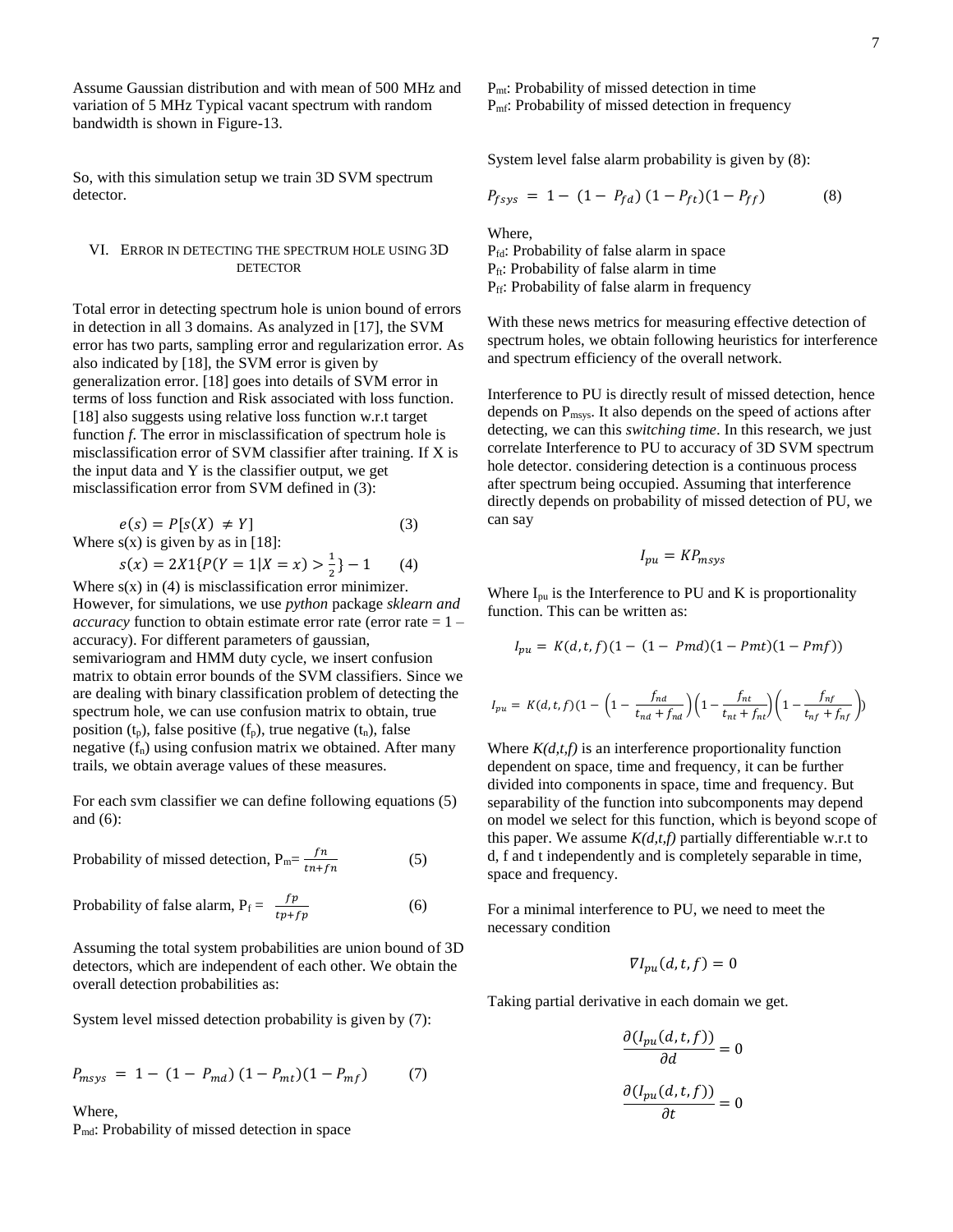$$
\frac{\partial (I_{pu}(d,t,f))}{\partial f}=0
$$

Where we assume this gives us extremum and all partial derivative exist at a point  $(d_0, t_0, f_0)$ . So most optimal value for the resource block that minimizes the interference to PU is given by  $(d_0, t_0, f_0)$ . Following this optimization technique, the infrastructure can assign the resource blocks to CR communication. Apart from this we can use multivariable stochastic gradient descent algorithm to find most optimal values of resource blocks to be assigned for CR communications.

Substituting the four probability components  $(t_p, f_p, t_n, f_n)$  in all 3 dimensions into equation, we get

Highest missed detection probability that can be allowed is

$$
Pmys = (1 - \left(1 - \frac{f_{nt0}}{t_{nt0} + f_{nt0}}\right) \left(1 - \frac{f_{nt0}}{t_{nt0} + f_{nt0}}\right) \left(1 - \frac{f_{nt0}}{t_{nt0} + f_{nt0}}\right))
$$
 -(8)

Corresponding to resource block  $(d_0, t_0, f_0)$ 

Apart from interference, we need to also obtain the optimal throughput of CR network with  $I_{pu} = I_{pu(Qspec)}$  as a constraint

Throughput of the CR network can be defined in equation (9):

$$
T_{CR} = \frac{N(d,t,f)}{(1 - (1 - P_{ft}) * (1 - P_{fd}) * (1 - P_{ff}))}
$$
(9)

Where  $N(d,t,f)$  is the throughput proportionality function. Again here we assume that *N(d,t,f)* partially differentiable w.r.t to d, f and t independently as below:

$$
T_{CR \to T_{CR}(optimal)} = \frac{N(d,t,f)}{(1 - (1 - P_{ft}) * (1 - P_{fd}) * (1 - P_{ff}))} \quad \bigg| \quad I_{pu} = I_{pu(Qspec)}
$$

With constraints from Qspec as  $I_{pu} = I_{pu(Qspec)}$ , best throughput for CR can be obtained by assign resource block  $(d_0, t_0, f_0)$ . Throughput at this point is given by (10)

$$
T_{CR} = \frac{N(d_0, t_0, f_0)}{(1 - (1 - P_{ft0}) * (1 - P_{fd0}) * (1 - P_{ff0}))}
$$
(10)

As we see throughput of the CR network will be constrained by Qspec requirement of primary user network. The specification of tolerable interference to primary user will determine throughput achievement of the CR network. We limit our scope of the work to formulation of optimization problem and obtaining the bounds of throughputs of CR network as a function of probabilities of misclassifications. Further work can be carried out w.r.t to transmit power and interference reduction through better 3D classifiers.



**Figure 15. Throughput mapped to 3D false alarm probabilities for a given Qspec**

As we can see from the Figure-15, Throughput almost doubles by reducing the false alarm probabilities in space, time and frequency. So, constraining for lower interference to PU and improving false alarm can provide higher throughput to Cr based D2D networks. As shown in the color map of 3D simulation results, the throughput is maximum at lowest false alarm probabilities. It almost halves when false alarm probabilities go close to 0.3. Throughput here is measured in bits/sec/Hz/unit area.

#### VII. ALGORITHM FOR SPECTRUM ALLOCATION USING 3D SPECTRUM HOLE DETECTOR

Further algorithm for the spectrum resource formation at the central infrastructure node is given by as shown in Fig-4. Central part of algorithm is Quality of spectrum requirement for infrastructure network, which we define as Qspec. Key innovation in this research is to dynamically know required Quality specification (Qspec) of Primary user spectrum. Once the quality requirement is known to both infrastructure monitoring the CR network and the CR nodes, the interference can be mitigated as shown in the above equations. So, the problem of minimizing PU interference is problem of solving the classifier whose error probability or RoC characteristic satisfies the Qspec constraints.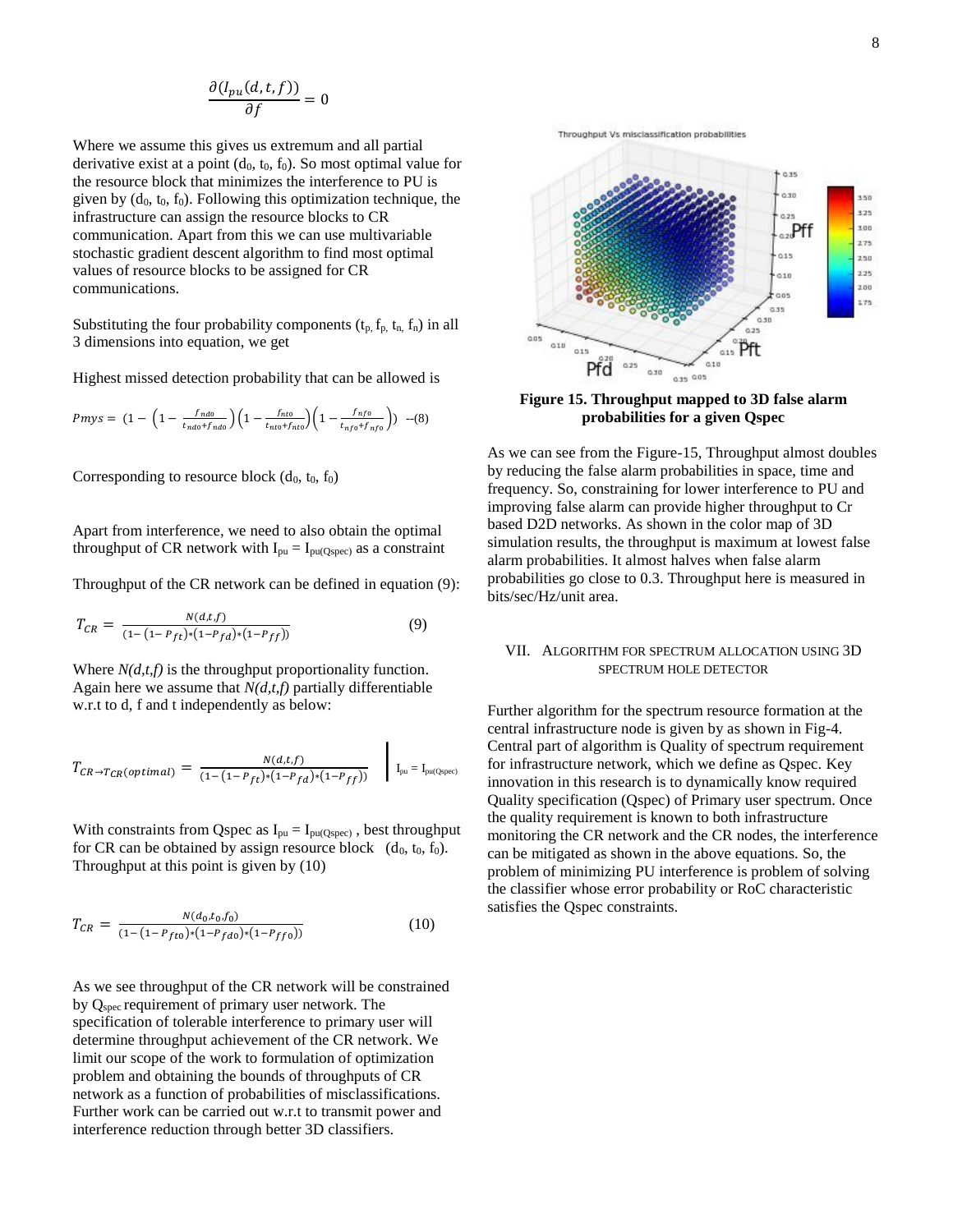

**Figure 16. Algorithm for Qspec Optimization**

#### VIII. OPTIMIZATION OF QSPEC

Typically, the optimization problem in Cognitive Radio technologies are derived based on the time and probability of missed detection and the probability of false alarm, which in turn need to determine the secondary user data rate and protection to primary user. [5] advocates metrics which are the measurement of uncertainty and area recovered. However, it is difficult to compare two network topologies with these metrics. Absolute measurement of improvements obtained using Cognitive in terms of bits/sec/Hz. This would provide spectral efficiency improvements. When we normalize spectrum efficiency w.r.t existing spectrum efficiency of a network without CR and after deploying CR, we obtain improvements in spectral efficiency. We define CR gain as

$$
CR_{gain} = \frac{SpecEff_{CR+prim}}{SpecEff_{prim}}
$$

 $SpecEff_{CR+prim}$  is the spectrum efficiency of network with CR deployment

*SpecEff* <sub>Prim</sub> is the spectrum efficiency without CR deployment

CR technologies comprise of network topology, sensing technique and protocol definition. So, to capture all these to prove merits of CR deployments, we need to provide a metric to prove the improvements in spectrum efficiency.

But since improvement in spectrum efficiency has to be constrained by the quality of spectrum usage by primary user, we constraint CR<sub>gain</sub> with Q<sub>spec</sub>, thus we can define the optimization problem as

$$
CR_{gain} = \frac{SpecEff_{CR+prim}}{SpecEff_{prim}} \left\{ Q_{spec} = Q_{spec}(opt) \right\}
$$

where,  $Ospec(opt)$  is the quality of interference free spectrum required by the primary user.

#### IX. FUTURE WORK AND ENHANCEMENT CURRENTLY BEING CARRIED OUT

Obtaining the tradeoff of spectrum efficiency and quality of spectrum using Qspec will be a ground breaking research in spectrum agile networks. Also using D2D transmit power control can make this research deployment ready. Both are currently being researched in a broader set of experiments. Apart from the single hop network assumed in this paper, multihop D2D network with dynamic CR resource allocation, along with mobility will result in interesting scenarios. Better machine learning algorithms, like deep reinforcement learning and hierarchical reinforcement learning are also explored. Most of the optimization problems we formulated in this paper will be solved in the our future experiments.

#### **REFERENCES**

- [1] Brett Kaufman, Jorma Lilleberg, and Behnaam Aazhang, "Spectrum Sharing Scheme Between Cellular Users and Ad-hoc Device-to-Device Users", IEEE Transaction on Wireless communications,Vol.12 ,No.3,March 2013
- [2] Nagendra Nagaraja, Dr Govind Kadambi, Dr Yuri Vershinin, "Cooperative Spectrum sensing using CR node binary decision regression on estimated wireless path-loss curves", in 2014 International conference on Electronics and Communication systems
- [3] Wellens, M. ; Riihijarvi, J. ; Gordziel, M. ; Mahonen, P. "Spatial Statistics of Spectrum Usage: From Measurements to Spectrum Models " Communications, 2009. ICC '09.
- [4] B. L. Mark and A. O. Nasif, "Estimation of Interference-Free Transmit Power for Opportunistic Spectrum Access," in Proc. of IEEE Wireless Communications and Networking Conference (WCNC), Las Vegas, NV,USA, April 2008, pp. 1679–1684.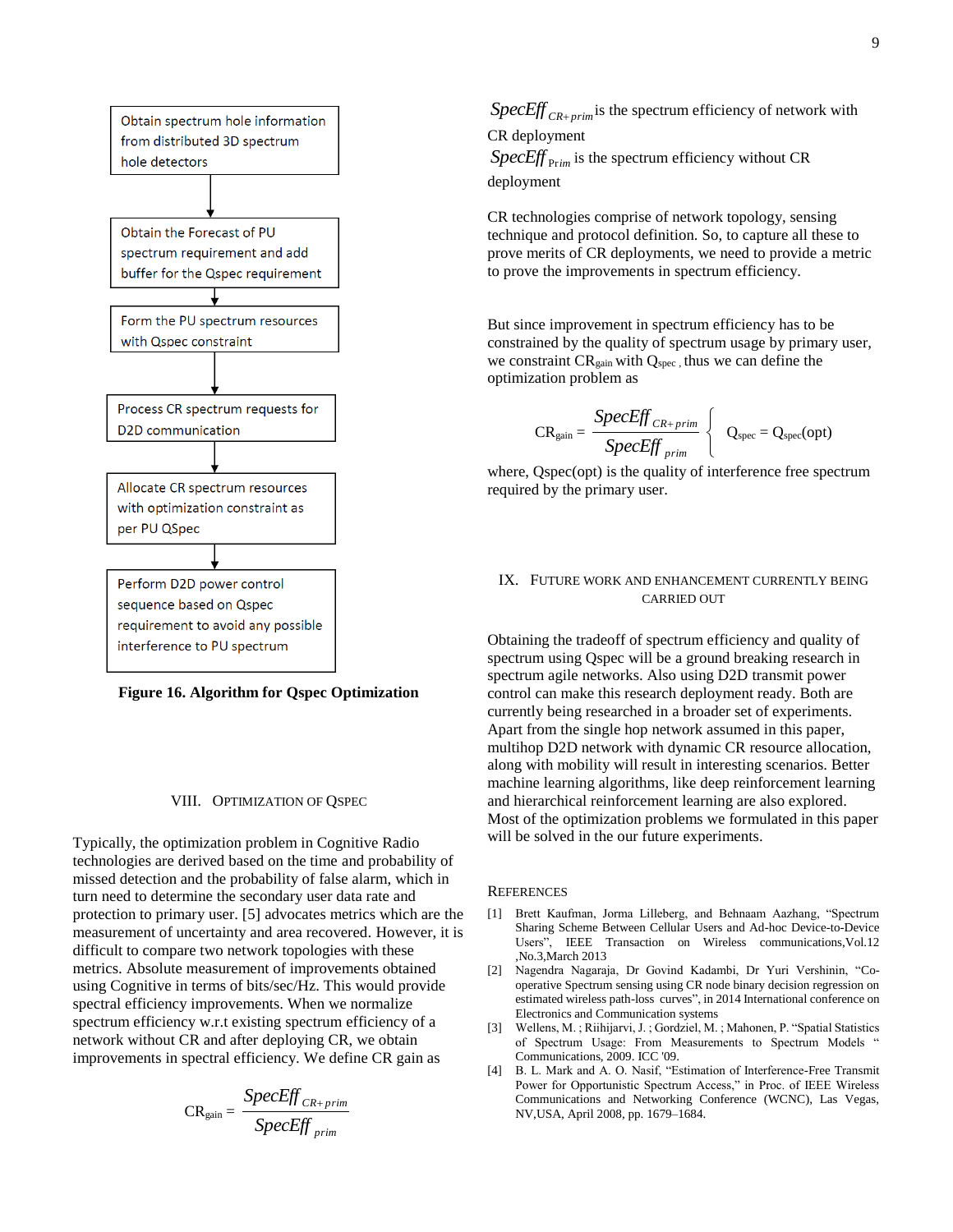- [5] R. Tandra, S. M. Mishra, and A. Sahai, "What is a spectrum hole and what does it take to recognize one?" accepted for publication in Proceedings of the IEEE, 2008
- [6] G. B. Middleton and J. Lilleberg, "An algorithm for efficient resource allocation in realistic wide area cellular networks," in 2007 Int. Symp. Wireless Personal Multimedia Communication
- [7] K. Doppler, C.-H. Yu, C. Ribeiro, and P. Jänis, "Mode selection for device-to-device communication underlaying an LTE-advanced network", in 2010 IEEE WCNC.
- [8] Yucek,T.;rslan,H "A survey of spectrum sensing algorithms for cognitive radio applications."; [Communications Surveys & Tutorials, IEEEV](http://ieeexplore.ieee.org/xpl/RecentIssue.jsp?punumber=9739)olume 11, [Issue 1,](http://ieeexplore.ieee.org/xpl/tocresult.jsp?isnumber=4796921)
- [9] On the distributed cooperative spectrum sensing for cognitive radio Wenzhong Wang; Luyong Zhang; Weixia Zou; Zheng Zhou; [Communications and Information Technologies, 2007. ISCIT '07.](http://ieeexplore.ieee.org/xpl/RecentCon.jsp?punumber=4391971)  [International Symposium on](http://ieeexplore.ieee.org/xpl/RecentCon.jsp?punumber=4391971)
- [10] Adaptive CRN spectrum sensing scheme with excellence in topology and scan scheduling Gong Runsheng; Hu Zhongyu; Shen Tao; [Sensing Technology, 2008. ICST 2008. 3rd International Conference on](http://ieeexplore.ieee.org/xpl/RecentCon.jsp?punumber=4745894) Nov. 30 2008-Dec. 3 2008 Page(s):384 - 391
- [11] WLC05-1: A Cognitive Radio (CR) System Employing A Dual-Stage Spectrum Sensing Technique : A Multi-Resolution Spectrum Sensing (MRSS) and A Temporal Signature Detection (TSD) Technique Hur, Y.; Park, J.; Woo, W.; Lee, J.S.; Lim, K.; Lee, C.-H.; Kim, H.S.; Laskar, J[.;Global Telecommunications Conference, 2006. GLOBECOM '06. IEEE](http://ieeexplore.ieee.org/xpl/RecentCon.jsp?punumber=4150629)
- [12] Spectrum Sensing for Wireless Microphone Signals Hou-Shin Chen; Wen Gao; Daut, D.G.; [Sensor, Mesh and Ad Hoc Communications and Networks Workshops,](http://ieeexplore.ieee.org/xpl/RecentCon.jsp?punumber=4567112)  [2008. SECON Workshops '08. 5th IEEE Annual Communications Society](http://ieeexplore.ieee.org/xpl/RecentCon.jsp?punumber=4567112)  [Conference on](http://ieeexplore.ieee.org/xpl/RecentCon.jsp?punumber=4567112).
- [13] Steven M. Kay, Fundamentals of Statistical Signal Processing, Volume I: Estimation Theory, Prentice Hall, 1993
- [14] Steven M. Kay, Fundamentals of Statistical Signal Processing, Volume 2: Detection Theory, Prentice Hall, 1998
- [15] Theodore S. Rappaport, Wireless Communications Principles and Practice second Edition
- [16] Hubbard, Raymond; Bayarri, M.J. (November 2003), P Values are not Error Probabilities, a working paper that explains the difference between Fisher's evidential p-value and the Neyman–Pearson Type I error rate  $\alpha$
- [17] Qiang Wu, Yiming Ying, Ding-Xuan Zhou, Journal of Machine Learning Research 5 (2004) : Support Vector Machine Soft Margin Classifiers: Error Analysis
- [18] Gilles Blanchard,1 Olivier Bousquet and Pascal Massart,, The Annals of Statistics 2008, Vol. 36, No. 2, 489–531 : Statistical Performance of support vector machines

**Nagendra Nagaraja Author:** Currently Nagendra is student at Coventry university. He worked at Nvidia as SoC designer. He was with ST-Ericsson as a Senior specialist. He was a Technical Director in a Startup. Prior to this he worked at Qualcomm as a lead engineer Sr, Agere and Transwitch as an IC designer. He completed his Bachelor's degree in Electronics and communications engineering from Bangalore University, Karnataka, India in 2000 and Master's degree in Network Engineering in 2008 from Illinois Institute of Technology, Chicago, USA. He also underwent management program focused on entrepreneurship at Indian Institute of Management, Bangalore (IIM-B). He is also currently pursuing his PhD in Cognitive Radio applications on P2P networks from Coventry University, UK. Nagendra has 30 plus patent applications filed in areas of security, air interfaces and multimedia, Artificial Intelligence, and many internal publications and 21 granted patents from USPTO. His active research areas are Machine learning, Artificial Intelligence, Cognitive Radio, 5G air interfaces, Low power mobile computing, Biometry, security and Low power multimedia

**Dr Govind Kadambi** is a Pro Vice Chancellor - Research of M.S. Ramaiah University of Applied Sciences. Prior to this, he was the Dean (Academics) of M.S. Ramaiah School of Advanced Studies, which is now a part of M.S. Ramaiah University of Applied Sciences. He graduated from University of Mysore with B.E. degree in Electronics and Communication Engineering. He pursued the research for his M.S. and Ph.D. degrees with specialization in Antenna Engineering at the Indian Institute of Technology, Madras. Govind R. Kadambi has been granted 24 U.S. patents and has filed several more patent applications. He has authored/coauthored more than 50 research publications in peer reviewed International Journals and Conferences. He also served as a reviewer for IEEE Transactions on Antennas and Propagation. He was Session Chair and invited speaker at several international conferences abroad. He has over 30 years of experience involving Research/ Technology Development and Academics. He has been associated with various Academic Institutions, R&D Labs in India and Abroad. He has been the Principal Investigator and Co – Principal Investigator for many Sponsored Research projects. His current Research interests are focused on Antennas, Computational Electromagnetics, Digital Beamforming and Signal Processing for Wireless Communication, Mobile AdHoc Networks, Adaptive Techniques in Communication Engineering, Optic Flow Techniques and Cognitive Radio Technology. Govind R. Kadambi is listed in: Marquis Who is Who in the World, Marquis Who is Who in Science and Engineering, Marquis Who is Who in Asia and Dictionary of International Biography, Cambridge, England.

**Dr. Vasile Palade** is a Reader in Pervasive Computing in the Faculty of Engineering and Computing at Coventry University. He previously had academic and research positions at the University of Oxford - UK, University of Hull – UK, and the University of Galati - Romania.

His research interests lie in the area of machine learning/computational intelligence, and encompass mainly neuro-fuzzy systems, various nature inspired algorithms such as swarm optimization algorithms, hybrid intelligent systems, ensemble of classifiers, class imbalance learning.

Dr. Palade is author and co-author of more than 100 papers in journals and conference proceedings as well as books on computational intelligence and applications. He has also co-edited several books including conference proceedings. He is an Associate Editor for several journals, such as Knowledge and Information Systems (Elsevier), International Journal on Artificial Intelligence Tools (World Scientific), International Journal of Hybrid Intelligent Systems (IOS Press), Neurocomputing (Elsevier). He has delivered keynote talks to international conferences on machine learning and applications.

Dr. Vasile Palade is an IEEE Senior Member and a member of the IEEE Computational Intelligence Society.

**Dr. Yuri Vershinin** is the Senior Lecturer at Coventry University, UK. He joined Coventry University, as Senior Lecturer in late 2000 after his research at Aston University, following on from his industrial career. His industrial work experience included digital and analog systems design, design and implementation of electronic systems for automation and control, and microprocessor control systems. His recent research has been carried out in the area of adaptive control systems, identification, decentralized control, Kalman filtering and optimal control. He has worked in machine vision, image processing and computer graphics.

Yuri Vershinin organized the Special Edition "Advanced Control Systems in Automotive Applications" of the International Journal "Modelling, Identification and Control", IJMIC, (Guest Editors: Y.A. Vershinin, (Coventry University, UK), Professor V. Utkin (The Ohio State University, USA), and Professor G. Rizzoni (The Ohio State University, USA). Yuri Vershinin was the Co- Chair of ICEEE and the Invited Speaker on ICME of the World Congress on Engineering (WCE2012), Imperial College, London, UK. Also, he has provided the